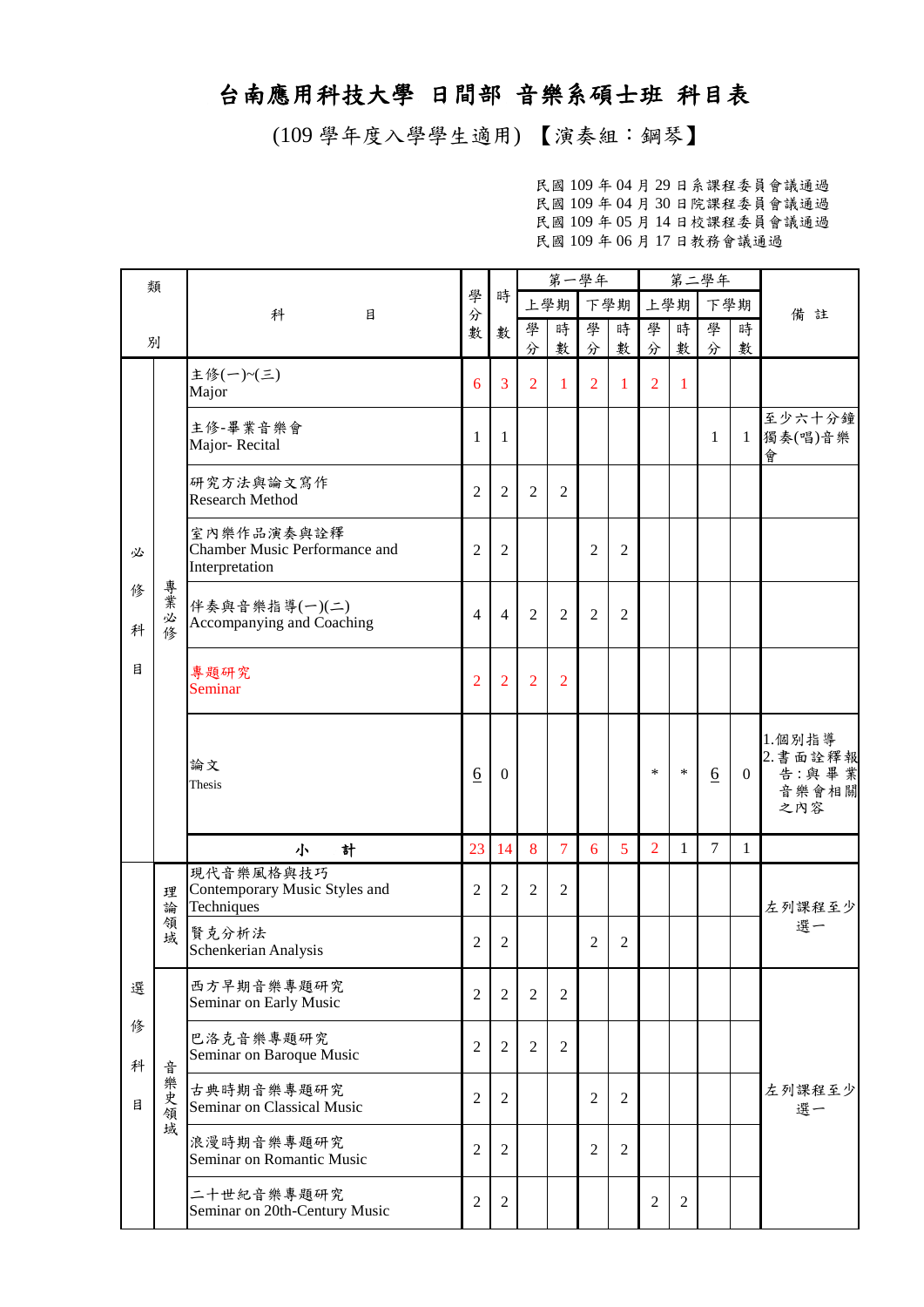| 類      |        |                                                   |                | 時              | 第一學年           |                |                |                |                |                | 第二學年                  |                |    |
|--------|--------|---------------------------------------------------|----------------|----------------|----------------|----------------|----------------|----------------|----------------|----------------|-----------------------|----------------|----|
|        |        | 科<br>目                                            | 學<br>分         |                |                | 上學期            | 下學期            |                |                | 上學期            | 下學期                   |                | 備註 |
| 別      |        |                                                   | 數              | 數              | 學<br>分         | 時<br>數         | 學<br>分         | 時<br>數         | 學<br>分         | 時<br>數         | 學<br>分                | 時<br>數         |    |
|        |        | 音樂教育專題<br>Topics on Music Education               | $\overline{2}$ | $\overline{2}$ | $\overline{2}$ | $\overline{2}$ |                |                |                |                |                       |                |    |
|        |        | 音樂文獻目錄學<br>Bibliography                           | $\overline{2}$ | $\overline{2}$ |                |                | $\overline{2}$ | 2              |                |                |                       |                |    |
|        | 專業選修   | 音樂教學專題<br>Topics on Music Teaching                | 2              | $\overline{2}$ |                |                | $\overline{2}$ | $\overline{2}$ |                |                |                       |                |    |
|        |        | 專題講座 (一)<br>Forum I                               | $\overline{2}$ | 2              |                |                |                |                | $\overline{2}$ | 2              |                       |                |    |
|        |        | 專題講座 (二)<br><b>Forum II</b>                       | $\overline{2}$ | $\overline{2}$ |                |                |                |                |                |                | $\overline{2}$        | $\overline{2}$ |    |
|        |        | 貝多芬鋼琴奏鳴曲研究<br>Piano Sonatas of L. v. Beethoven    | $\overline{2}$ | $\overline{2}$ | $\overline{2}$ | $\overline{2}$ |                |                |                |                |                       |                |    |
| 選<br>俢 |        | 蕭邦鋼琴作品研究<br>Piano Music of F. Chopin              | $\overline{2}$ | $\overline{2}$ | $\overline{2}$ | $\overline{2}$ |                |                |                |                |                       |                |    |
| 科      |        | 鋼琴變奏曲研究<br>Piano Variations                       | $\overline{2}$ | $\overline{2}$ | $\overline{2}$ | $\overline{2}$ |                |                |                |                |                       |                |    |
| 目      |        | 舒曼鋼琴作品研究<br>Piano Music of R. Schumann            | $\overline{2}$ | $\overline{2}$ |                |                | $\overline{2}$ | $\overline{2}$ |                |                |                       |                |    |
|        | 專業選修   | 二十世紀鋼琴作品研究<br>Seminar on 20th-Century Piano Music | 2              | $\overline{2}$ |                |                | $\overline{2}$ | $\overline{2}$ |                |                |                       |                |    |
|        |        | 莫札特鋼琴協奏曲研究<br>Piano Concertos of W. A. Mozart     | $\overline{2}$ | $\overline{2}$ |                |                |                |                | $\overline{2}$ | $\mathfrak{2}$ |                       |                |    |
|        |        | 室內樂作品研究<br><b>Chamber Music Literature</b>        | 2              | $\overline{c}$ |                |                |                |                | $\overline{2}$ | $\overline{c}$ |                       |                |    |
|        |        | 巴哈鋼琴作品研究<br>Piano Music of J. S. Bach             | 2              | $\overline{2}$ |                |                |                |                |                |                | 2                     | $\overline{2}$ |    |
|        |        | 小計                                                | 40             | 40             | 14 14          |                | 14             | 14             | $\,8\,$        | 8              | $\overline{4}$        | 4              |    |
|        |        | 選修至少應修                                            |                |                |                |                |                |                | 13             |                |                       |                |    |
|        | 合計     |                                                   |                | 63 54          |                |                |                |                |                |                |                       |                |    |
|        | 畢業至少應修 |                                                   |                |                |                |                |                |                | 36             |                |                       |                |    |
|        | 授予學位名稱 |                                                   |                |                |                |                |                |                |                |                | 音樂碩士(Master of Music) |                |    |

※備註:

(一)碩士學位取得條件:

1.本主修之學生畢業最低學分為 36 學分。

2.一場完整之畢業獨奏會及書面詮釋報告。

(二)依學生實際選課情況作開課調整。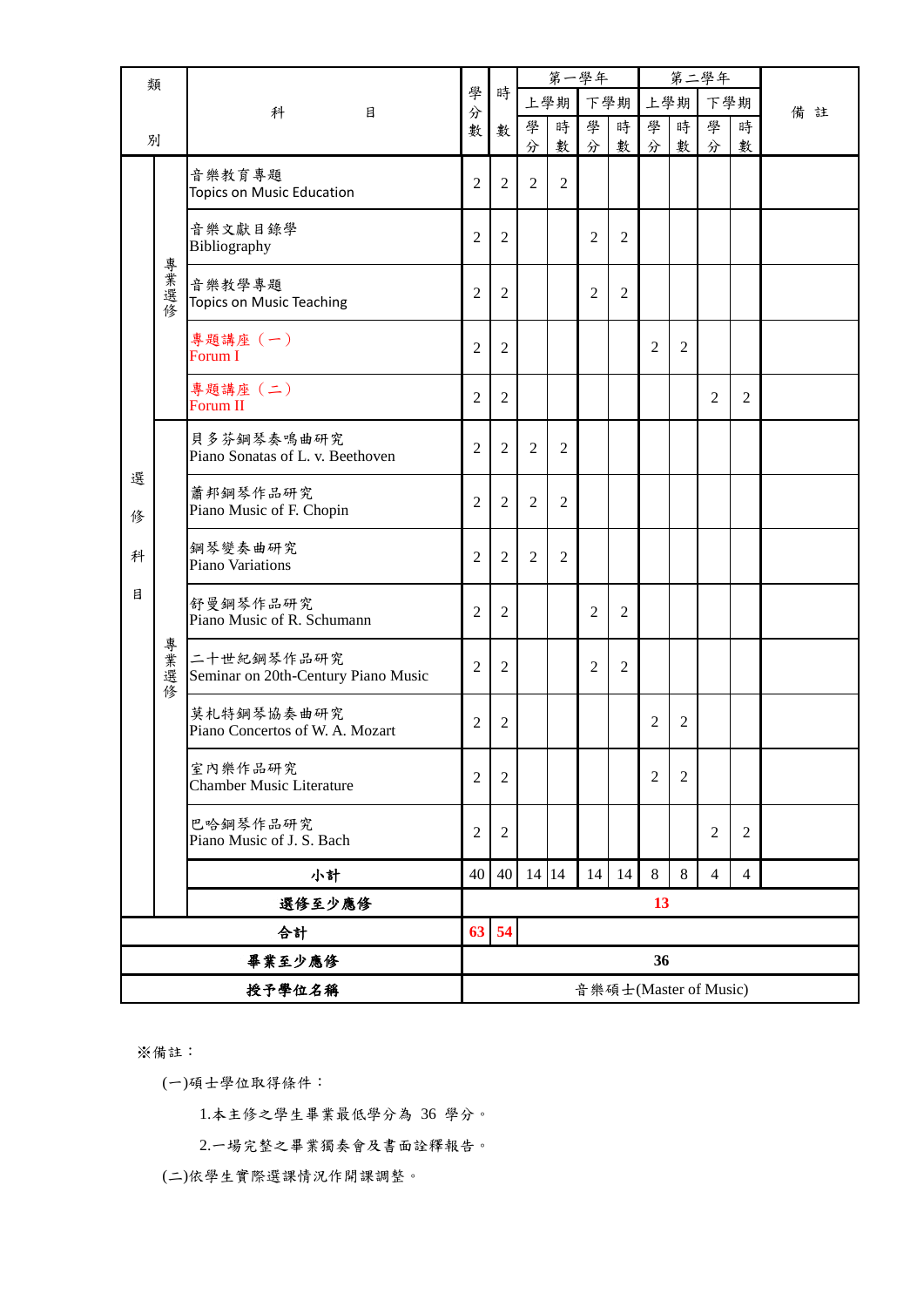## 台南應用科技大學 日間部 音樂系碩士班 科目表

(109 年度入學學生適用) 【演奏組:聲樂】

民國 109 年 04 月 29 日系課程委員會議通過 民國 109 年 04 月 30 日院課程委員會議通過 民國 109 年 05 月 14 日校課程委員會議通過 民國 109 年 06 月 17 日教務會議通過

|        |           |                                                                      |                |                  | 第一學年           |                |                |                |                |                | 第二學年           |                |                                             |
|--------|-----------|----------------------------------------------------------------------|----------------|------------------|----------------|----------------|----------------|----------------|----------------|----------------|----------------|----------------|---------------------------------------------|
| 類      |           | 科<br>目                                                               | 學<br>分         | 時                |                | 上學期            |                | 下學期            |                | 上學期            | 下學期            |                | 備註                                          |
| 別      |           |                                                                      | 數              | 數                | 學<br>分         | 時<br>數         | 學<br>分         | 時<br>數         | 學<br>分         | 時<br>數         | 學<br>分         | 時<br>數         |                                             |
|        |           | 主修(一)~(三)<br>Major                                                   | 6              | $\overline{3}$   | $\overline{2}$ | $\mathbf{1}$   | $\overline{2}$ | $\mathbf{1}$   | $\overline{2}$ | $\overline{1}$ |                |                |                                             |
|        |           | 主修-畢業音樂會<br>Major-Recital                                            | 1              | 1                |                |                |                |                |                |                | 1              | $\mathbf{1}$   | 至少六十分鐘<br>獨奏(唱)音樂<br>會                      |
|        |           | 研究方法與論文寫作<br><b>Research Method</b>                                  | $\overline{2}$ | $\overline{2}$   | $\overline{2}$ | $\overline{2}$ |                |                |                |                |                |                |                                             |
| 必<br>俢 |           | 室內樂作品演奏與詮釋<br><b>Chamber Music Performance and</b><br>Interpretation | $\overline{2}$ | $\overline{2}$   |                |                | $\overline{2}$ | $\overline{2}$ |                |                |                |                |                                             |
| 科      | 專業<br>一必修 | 合奏(合唱)(一)(二)<br>Ensemble/Chorus                                      | 4              | $\overline{4}$   | $\overline{2}$ | $\overline{2}$ | $\overline{2}$ | $\overline{2}$ |                |                |                |                | 系所合一課程                                      |
| 目      |           | 專題研究<br><b>Seminar</b>                                               | $\overline{2}$ | $\overline{2}$   | $\overline{2}$ | $\overline{2}$ |                |                |                |                |                |                |                                             |
|        |           | 論文<br>Thesis                                                         | 6              | $\boldsymbol{0}$ |                |                |                |                | $\ast$         | $\ast$         | 6              | $\overline{0}$ | 1.個別指導<br>2. 書面詮釋報<br>告:與畢業音<br>樂會相關之內<br>容 |
|        |           | 計<br>小                                                               | 23             | 14               | 8              | 7              | 6              | $\overline{5}$ | 2              | $\mathbf{1}$   | $\overline{7}$ | $\mathbf{1}$   |                                             |
|        | 理<br>論    | 現代音樂風格與技巧<br>Contemporary Music Styles and<br>Techniques             | $\overline{2}$ | $\overline{2}$   | $\overline{2}$ | $\overline{2}$ |                |                |                |                |                |                | 左列課程至少                                      |
|        | 領域        | 賢克分析法<br>Schenkerian Analysis                                        | $\overline{c}$ | $\mathfrak{2}$   |                |                | $\overline{2}$ | $\overline{2}$ |                |                |                |                | 選一                                          |
| 選      |           | 西方早期音樂專題研究<br>Seminar on Early Music                                 | $\overline{2}$ | $\overline{2}$   | $\overline{2}$ | $\overline{2}$ |                |                |                |                |                |                |                                             |
| 俢<br>科 | 音         | 巴洛克音樂專題研究<br>Seminar on Baroque Music                                | $\mathfrak{2}$ | $\overline{2}$   | $\overline{2}$ | $\overline{2}$ |                |                |                |                |                |                |                                             |
| 目      | 樂<br>史領   | 古典時期音樂專題研究<br>Seminar on Classical Music                             | $\overline{2}$ | 2                |                |                | $\overline{2}$ | $\overline{2}$ |                |                |                |                | 左列課程至少<br>選一                                |
|        | 域         | 浪漫時期音樂專題研究<br>Seminar on Romantic Music                              | $\overline{2}$ | $\overline{2}$   |                |                | $\overline{2}$ | $\overline{2}$ |                |                |                |                |                                             |
|        |           | 二十世紀音樂專題研究<br>Seminar on 20th-Century Music                          | $\overline{c}$ | $\overline{2}$   |                |                |                |                | $\mathfrak{2}$ | $\mathfrak{2}$ |                |                |                                             |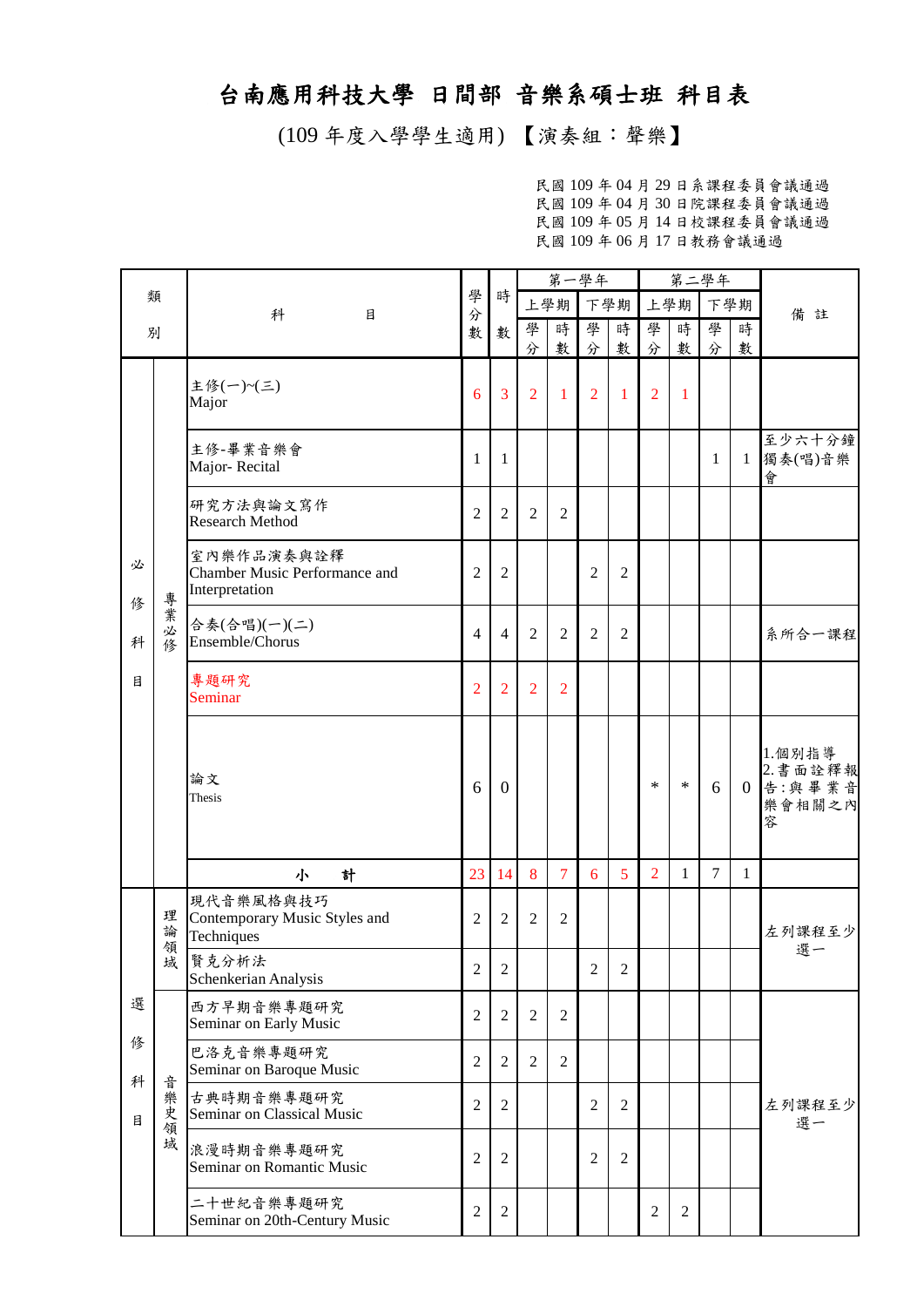|        |        |                                                 |                |                | 第一學年           |                |                |                |                |                | 第二學年                  |                |    |  |
|--------|--------|-------------------------------------------------|----------------|----------------|----------------|----------------|----------------|----------------|----------------|----------------|-----------------------|----------------|----|--|
| 類      |        | 科<br>目                                          | 學<br>分         | 時              |                | 上學期            | 下學期            |                |                | 上學期            |                       | 下學期            | 備註 |  |
| 別      |        |                                                 | 數              | 數              | 學<br>分         | 時<br>數         | 學<br>分         | 時<br>數         | 學<br>分         | 時<br>數         | 學<br>分                | 時<br>數         |    |  |
|        |        | 音樂教育專題<br>Topics on Music Education             | $\overline{2}$ | $\overline{2}$ | $\overline{2}$ | $\overline{2}$ |                |                |                |                |                       |                |    |  |
|        |        | 音樂文獻目錄學<br>Bibliography                         | $\overline{2}$ | $\overline{2}$ |                |                | $\overline{2}$ | $\mathfrak{2}$ |                |                |                       |                |    |  |
|        | 專業選修   | 音樂教學專題<br>Topics on Music Teaching              | $\overline{2}$ | $\overline{2}$ |                |                | $\overline{2}$ | 2              |                |                |                       |                |    |  |
|        |        | 專題講座 (一)<br>Forum I                             | $\overline{2}$ | $\overline{2}$ |                |                |                |                | $\overline{2}$ | $\overline{2}$ |                       |                |    |  |
|        |        | 專題講座 (二)<br><b>Forum II</b>                     | $\overline{2}$ | $\overline{2}$ |                |                |                |                |                |                | $\overline{2}$        | $\overline{2}$ |    |  |
| 選      |        | 德文藝術歌曲研究<br><b>Studies in German Lieder</b>     | $\overline{2}$ | $\overline{2}$ | $\overline{2}$ | $\overline{2}$ |                |                |                |                |                       |                |    |  |
| 俢      |        | 台灣歌曲研究<br><b>Studies in Taiwanese Songs</b>     | $\overline{2}$ | $\overline{2}$ |                |                | $\overline{2}$ | $\mathfrak{2}$ |                |                |                       |                |    |  |
| 科<br>目 |        | 歌劇與神劇作品研究<br>Opera and Oratorio Literature      | $\overline{2}$ | $\overline{2}$ |                |                | $\overline{2}$ | $\overline{c}$ |                |                |                       |                |    |  |
|        |        | 法文藝術歌曲研究<br>Studies in French Mélodies          | $\overline{2}$ | $\overline{2}$ |                |                |                |                | 2              | $\overline{2}$ |                       |                |    |  |
|        | 專業選修   | 義大利文藝術歌曲研究<br>Studies in Italian Art Songs      | $\overline{2}$ | $\overline{2}$ |                |                |                |                | $\overline{2}$ | $\overline{2}$ |                       |                |    |  |
|        |        | 室內樂作品研究<br><b>Chamber Music Literature</b>      | $\overline{2}$ | $\overline{2}$ |                |                |                |                | $\overline{2}$ | $\overline{2}$ |                       |                |    |  |
|        |        | 英文藝術歌曲研究<br><b>Studies in English Art Songs</b> | $\sqrt{2}$     | $\overline{2}$ |                |                |                |                |                |                | 2                     | $\overline{2}$ |    |  |
|        |        | 小計                                              | 38             | 38             | 10             | 10             | 14             | 14             | 10             | 10             | $\overline{4}$        | $\overline{4}$ |    |  |
|        |        | 選修至少應修                                          |                |                |                |                |                |                | 13             |                |                       |                |    |  |
|        | 合計     |                                                 | 61             | 52             |                |                |                |                |                |                |                       |                |    |  |
|        | 畢業至少應修 |                                                 |                | 36             |                |                |                |                |                |                |                       |                |    |  |
| 授予學位名稱 |        |                                                 |                |                |                |                |                |                |                |                | 音樂碩士(Master of Music) |                |    |  |

※備註:

(一)碩士學位取得條件:

1.本主修之學生畢業最低學分為 36 學分。

2.一場完整之畢業獨奏會及書面詮釋報告。

(二)依學生實際選課情況作開課調整。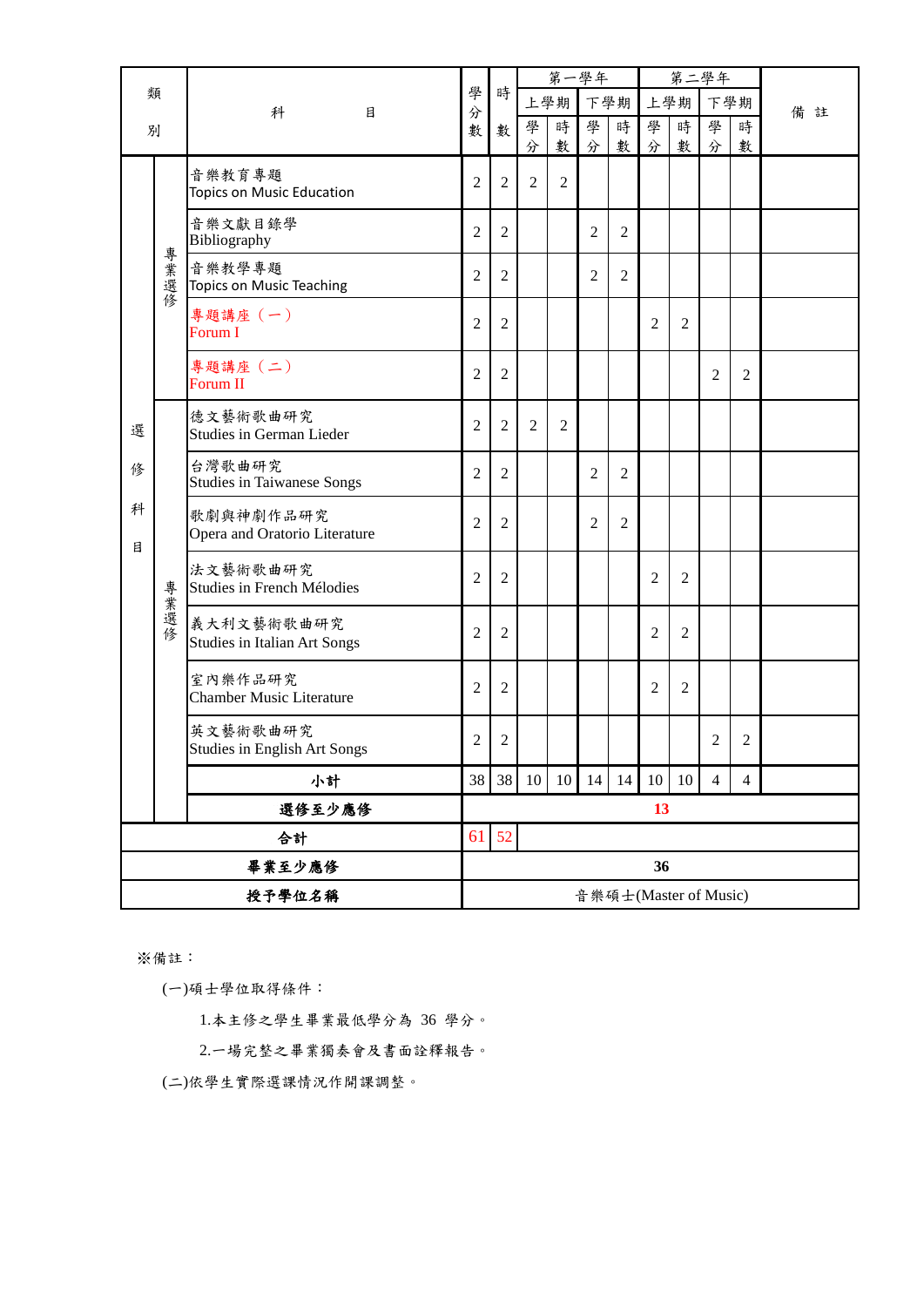## 台南應用科技大學 日間部 音樂系碩士班 科目表

(109 年度入學學生適用) 【演奏組:管弦樂】

民國 109 年 04 月 29 日系課程委員會議通過 民國 109 年 04 月 30 日院課程委員會議通過 民國 109 年 05 月 14 日校課程委員會議通過 民國 109 年 06 月 17 日教務會議通過

| 類      |          |                                                               | 學               |                  | 第一學年           |                |                |                |                |              | 第二學年            |                |                                            |
|--------|----------|---------------------------------------------------------------|-----------------|------------------|----------------|----------------|----------------|----------------|----------------|--------------|-----------------|----------------|--------------------------------------------|
|        |          | 科<br>目                                                        | 分               | 時                |                | 上學期            | 下學期            |                | 上學期            |              | 下學期             |                | 備註                                         |
| 別      |          |                                                               | 數               | 數                | 學<br>分         | 時<br>數         | 學<br>分         | 時<br>數         | 學<br>分         | 時<br>數       | 學<br>分          | 時<br>數         |                                            |
|        |          | 主修(一)~(三)<br>Major                                            | 6               | $\overline{3}$   | $\overline{2}$ | $\mathbf{1}$   | 2              | $\overline{1}$ | $\overline{2}$ | $\mathbf{1}$ |                 |                | 主修成績達管<br>弦樂團入選標<br>準者,需加修<br>交響樂合奏        |
|        |          | 主修-畢業音樂會<br>Major-Recital                                     | 1               | -1               |                |                |                |                |                |              | $\mathbf{1}$    | $\mathbf{1}$   | 至少六十分鐘<br>獨奏(唱)音樂<br>會                     |
| 必      |          | 研究方法與論文寫作<br><b>Research Method</b>                           | $\overline{2}$  | $\overline{2}$   | $\overline{2}$ | $\overline{2}$ |                |                |                |              |                 |                |                                            |
| 俢<br>科 | 專業<br>必修 | 室內樂作品演奏與詮釋<br>Chamber Music Performance and<br>Interpretation | $\overline{2}$  | $\overline{2}$   |                |                | 2              | 2              |                |              |                 |                |                                            |
| 目      |          | 合奏(合唱)(一)(二)<br>Ensemble/Chorus                               | $\overline{4}$  | $\overline{4}$   | $\overline{2}$ | $\overline{2}$ | $\overline{2}$ | $\overline{2}$ |                |              |                 |                | 系所合一課程                                     |
|        |          | 專題研究<br>Seminar                                               | $\overline{2}$  | $\overline{2}$   | $\overline{2}$ | $\overline{2}$ |                |                |                |              |                 |                |                                            |
|        |          | 論文<br>Thesis                                                  | $\underline{6}$ | $\boldsymbol{0}$ |                |                |                |                | $\ast$         | $\ast$       | $\underline{6}$ | $\overline{0}$ | 1.個別指導<br>2.書面詮釋報<br>告:與畢業音<br>樂會相關之內<br>容 |
|        |          | 計<br>小                                                        | 23              | 14               | 8              | $\overline{7}$ | 6              | 5              | $\overline{2}$ | $\mathbf{1}$ | $\overline{7}$  | $\mathbf{1}$   |                                            |
|        | 理<br>論   | 現代音樂風格與技巧<br>Contemporary Music Styles and<br>Techniques      | $\overline{2}$  | $\overline{2}$   | $\overline{2}$ | $\overline{2}$ |                |                |                |              |                 |                | 左列課程至少                                     |
|        | 領<br>域   | 賢克分析法<br>Schenkerian Analysis                                 | $\overline{c}$  | 2                |                |                | $\overline{2}$ | $\overline{2}$ |                |              |                 |                | 選一                                         |
| 選<br>俢 |          | 西方早期音樂專題研究<br>Seminar on Early Music                          | $\overline{2}$  | $\overline{2}$   | $\overline{2}$ | $\overline{2}$ |                |                |                |              |                 |                |                                            |
| 科      | 곱        | 巴洛克音樂專題研究<br>Seminar on Baroque Music                         | $\overline{2}$  | $\overline{2}$   | $\overline{2}$ | $\overline{2}$ |                |                |                |              |                 |                |                                            |
| 目      | 樂史領      | 古典時期音樂專題研究<br>Seminar on Classical Music                      | $\overline{c}$  | $\overline{2}$   |                |                | $\overline{2}$ | $\overline{2}$ |                |              |                 |                | 左列課程至少<br>選一                               |
|        | 域        | 浪漫時期音樂專題研究<br>Seminar on Romantic Music                       | $\overline{2}$  | $\overline{2}$   |                |                | $\overline{2}$ | $\overline{2}$ |                |              |                 |                |                                            |
|        |          | 二十世紀音樂專題研究<br>Seminar on 20th-Century Music                   | $\mathbf{2}$    | $\overline{2}$   |                |                |                |                | $\overline{2}$ | $\mathbf{2}$ |                 |                |                                            |